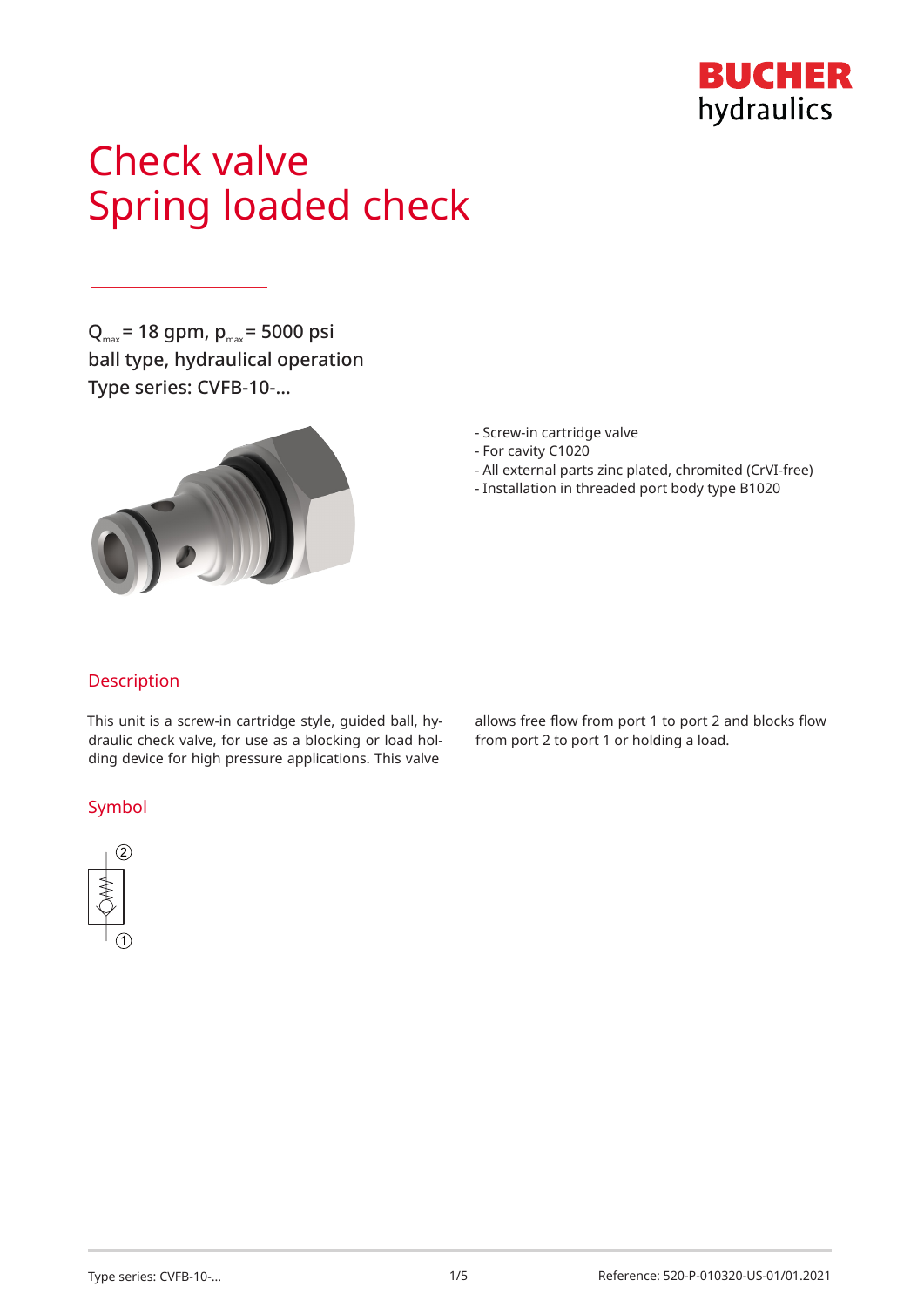

## Technical data

| <b>General Characteristics</b> | Description, value, unit                              |
|--------------------------------|-------------------------------------------------------|
| Function group                 | Check valve                                           |
| Function                       | Spring loaded check                                   |
| Design                         | Screw-in cartridge valve                              |
| Controls                       | hydraulical operation                                 |
| Characteristic                 | ball type                                             |
| Construction size              | SAE 10 / nominal size 8                               |
| Thread size                    | 7/8-14 UNF-2A                                         |
| Mounting attitude              | unrestricted                                          |
| Weight                         | $0.25$ lb                                             |
| Cavity acc. factory standard   | For cavity C1020                                      |
| Tightening torque steel        | 57.7 ft·lb                                            |
| Tightening torque aluminium    | $37.5$ ft $\cdot$ lb                                  |
| Tightening torque tolerance    | ± 5%                                                  |
| Minimum ambient temperature    | $-22 °F$                                              |
| Maximum ambient temperature    | $+248 °F$                                             |
| Surface protection             | All external parts zinc plated, chromited (CrVI-free) |
| Available seal types           | several seal types available, see ordering code       |
| Seal kit order number          | NBR:SKN-1021 / FKM: SKV-1021                          |

| <b>Hydraulic Characteristics</b>                                              | <b>Description, value, unit</b>                                                     |
|-------------------------------------------------------------------------------|-------------------------------------------------------------------------------------|
| Maximum operating pressure                                                    | 5000 psi                                                                            |
| Maximum flow rate                                                             | $18$ qpm                                                                            |
| Flow direction                                                                | see symbol                                                                          |
| Hydraulic fluid                                                               | All general purpose hydraulic fluids such as MIL-H-5606, SAE-<br>#10, SAE-#20, etc. |
| Minimum fluid temperature                                                     | $-13 °F$                                                                            |
| Maximum fluid temperature                                                     | $+176$ °F                                                                           |
| Viscosity range                                                               | 10  500 mm <sup>2</sup> /s (cSt)                                                    |
| Recommended viscosity range                                                   | 15  250 mm <sup>2</sup> /s (cSt)                                                    |
| Minimum fluid cleanliness (cleanlineless class according to ISO<br>4406:1999) | class 18/16/13                                                                      |
| Internal leakage flow rate                                                    | 5 drops/min maximum at 5000 psi                                                     |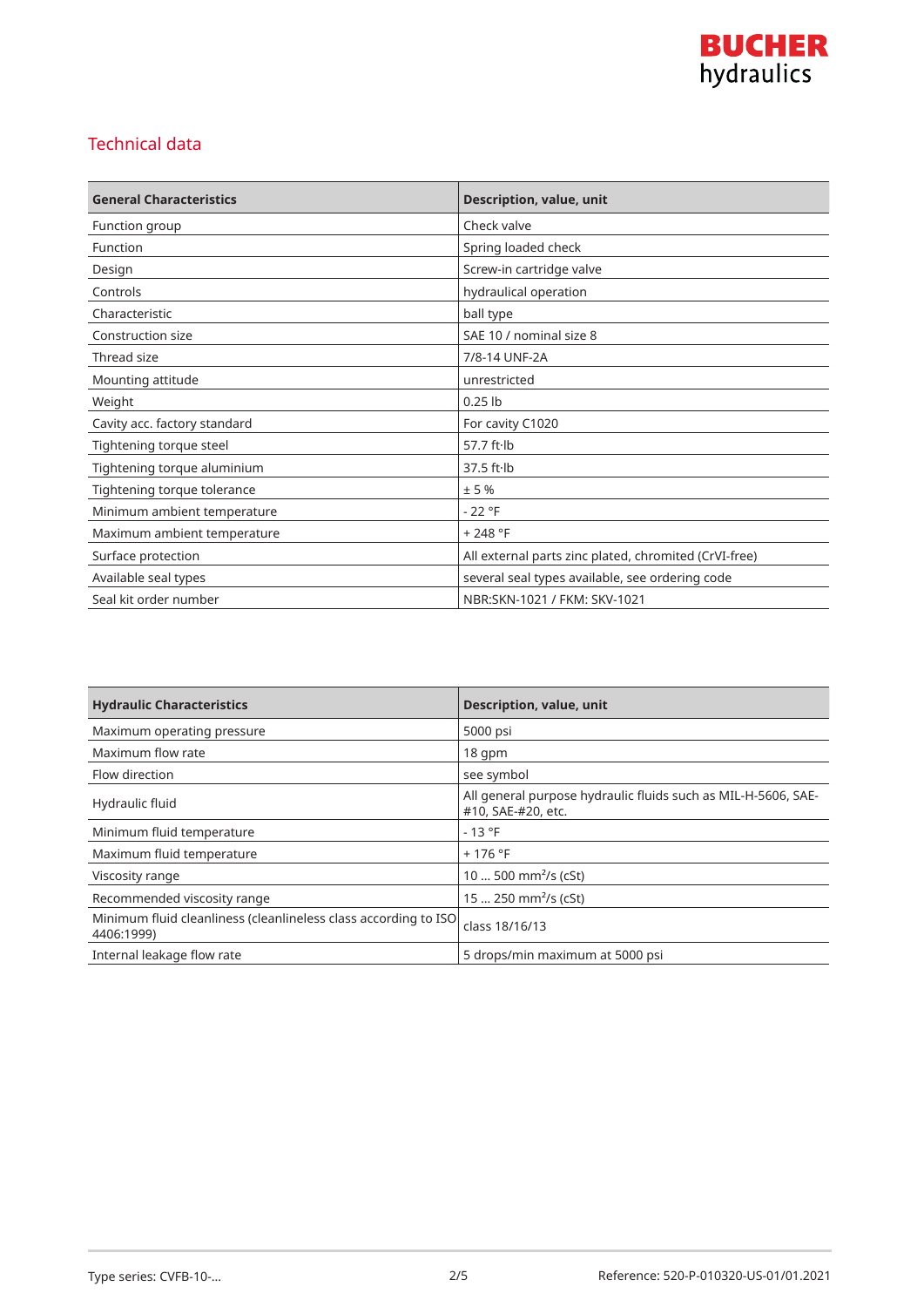

# Performance graphs

measured with oil viscosity 28.5 mm²/s (cSt)

 $Δp = f (Q)$  Pressure drop-flow rate characteristic  $Δp [psi (bar)]$ 

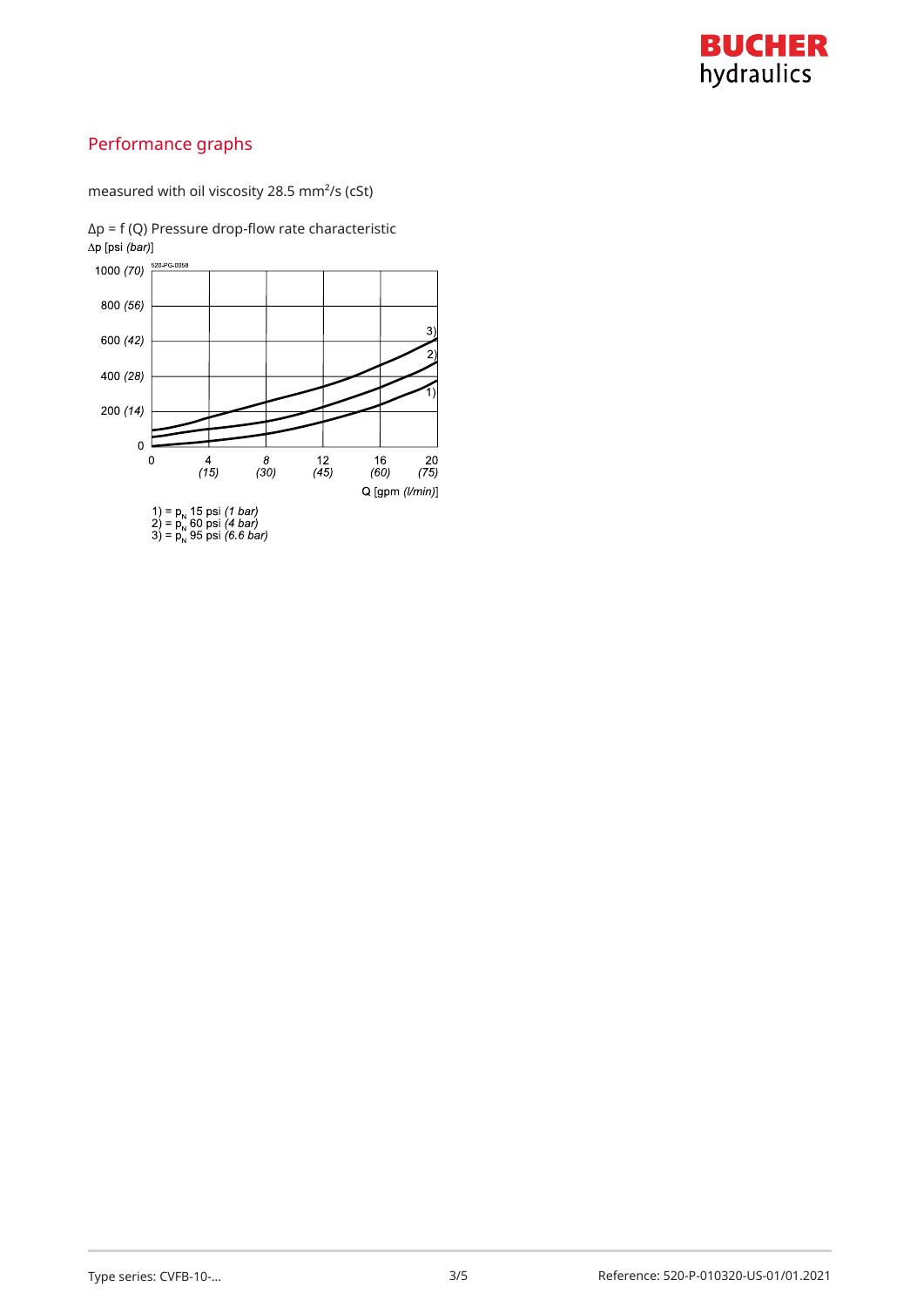

## Dimensions and sectional view

**Beispiel für die Masseinheit: Example for the dimensional units:** *C*( $-0.031$  inch  $(0.79) = 0.79$  mm millimeter



## Installation information

#### **ATTENTION!**

Only qualified personnel with mechanical skills may carry out any maintenance work. Generally, the only work that should ever be undertaken is to check, and possibly replace, the seals. When changing seals, oil or grease the new seals thoroughly before fitting them.



#### **NOTE!**

The seals are not available individually. The seal kit order number can be found in the chapter "Technical data".



## **NOTE!**

1) When fitting the screw-in cartridge valve, use the specified tightening torque. The value can be found in the chapter "Technical data".